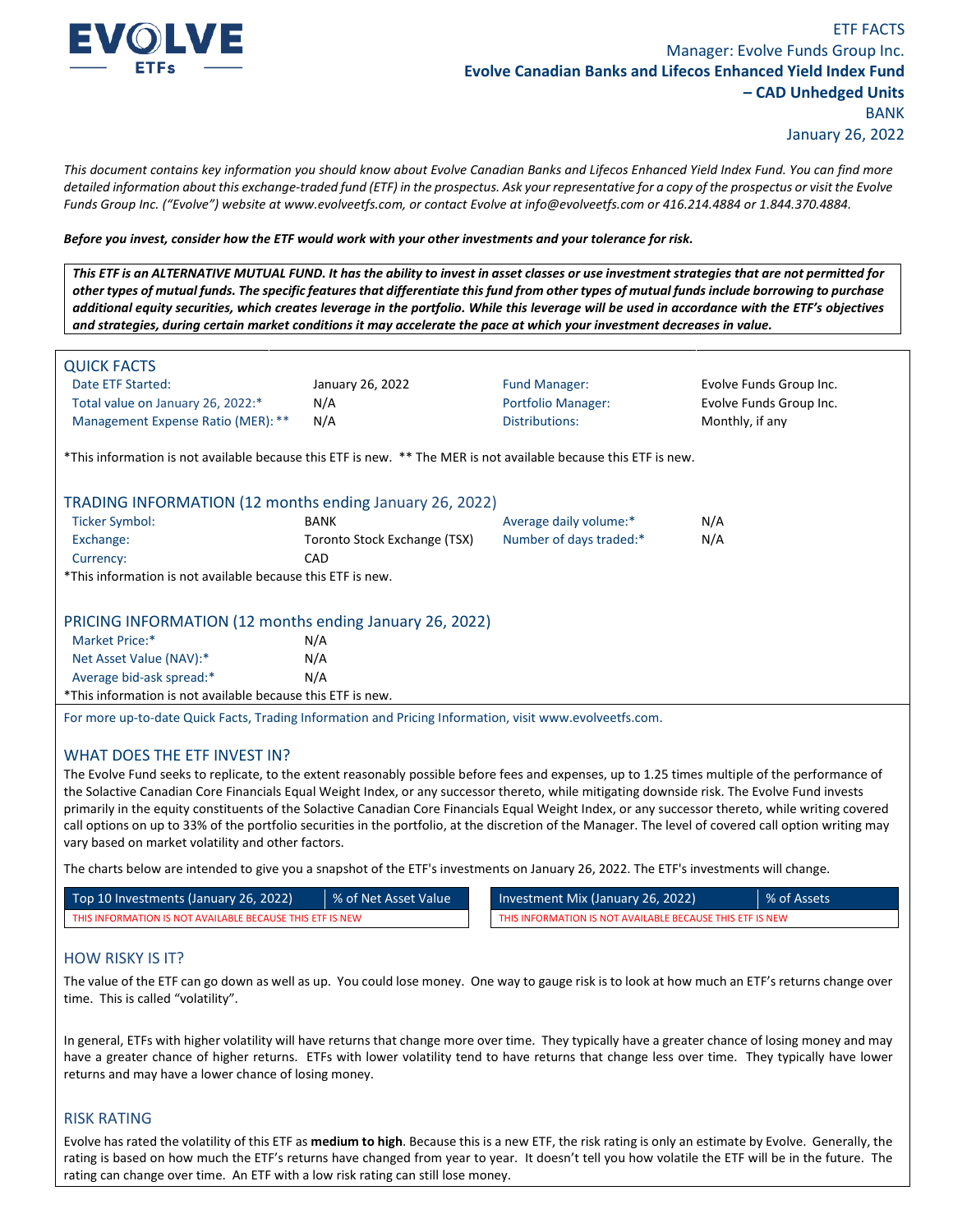

| Low                                                                                                                                                                                                                                                                       | Low to Medium                     | <b>Medium</b>                                                                                                                          | <b>Medium to High</b> | High                                                         |
|---------------------------------------------------------------------------------------------------------------------------------------------------------------------------------------------------------------------------------------------------------------------------|-----------------------------------|----------------------------------------------------------------------------------------------------------------------------------------|-----------------------|--------------------------------------------------------------|
| For more information about the risk rating and specific risks that can affect the ETF's returns, see the "Risk Factors" section of the ETF's prospectus.<br><b>NO GUARANTEES</b><br>ETFs do not have any guarantees. You may not get back the amount of money you invest. |                                   |                                                                                                                                        |                       |                                                              |
| <b>HOW HAS THE ETF PERFORMED?</b><br>This section tells you how CAD Unhedged Units of the ETF have performed, with returns calculated using the ETF's NAV. However, this information<br>is not available because the ETF is new.                                          |                                   |                                                                                                                                        |                       |                                                              |
| <b>YEAR-BY-YEAR RETURNS</b>                                                                                                                                                                                                                                               | performed in past calendar years. | This section tells you how CAD Unhedged Units of the ETF have                                                                          |                       | This information is not available<br>because the ETF is new. |
| <b>BEST AND WORST 3-MONTH</b><br><b>RETURNS</b>                                                                                                                                                                                                                           |                                   | This section shows the best and worst returns for the CAD<br>Unhedged Units of the ETF in a 3-month period.                            |                       | This information is not available<br>because the ETF is new. |
| <b>AVERAGE RETURN</b>                                                                                                                                                                                                                                                     | ETF.                              | This section shows the value and annual compounded rate of return<br>of a hypothetical \$1,000 investment in CAD Unhedged Units of the |                       | This information is not available<br>because the ETF is new. |

### TRADING ETFs

ETFs hold a basket of investments, like mutual funds, but trade on exchanges like stocks. Here are a few things to keep in mind when trading ETFs:

| Net Asset Value (NAV)<br>Like mutual funds, ETFs have a NAV. It is calculated after the close of<br>each trading day and reflects the value of an ETF's investment at that<br>point in time.<br>$NAV$ is used to calculate financial information for reporting purposes $-$ |
|-----------------------------------------------------------------------------------------------------------------------------------------------------------------------------------------------------------------------------------------------------------------------------|
| like the returns shown in this document.<br><b>Orders</b>                                                                                                                                                                                                                   |
| There are two main options for placing trades: market orders and limit<br>orders. A market order lets you buy or sell units at the current market<br>price. A limit order lets you set the price at which you are willing to buy                                            |
| or sell units.                                                                                                                                                                                                                                                              |
| <b>Timing</b><br>In general, market prices of ETFs can be more volatile around the start<br>and end of the trading day. Consider using a limit order or placing a                                                                                                           |
| trade at another time during the trading day.                                                                                                                                                                                                                               |
| ETFs are bought and sold on exchanges at the market price. The market                                                                                                                                                                                                       |

## WHO IS THIS ETF FOR?

Investors:

- seeking regular dividend income with long-term capital appreciation;
- willing to take the risk associated with a levered exposure (up to 125%) to Canadian core financials equities; and
- seeking increased yield from a covered call strategy.

# A WORD ABOUT TAX

In general, you'll have to pay income tax on any money you make on an ETF. How much you pay depends on the tax laws where you live and whether or not you hold the ETF in a registered plan, such as a Registered Retirement Savings Plan or a Tax-Free Savings Account.

Keep in mind that if you hold your ETF in a non-registered account, distributions from the ETF are included in your taxable income, whether you get them in cash or have them reinvested.